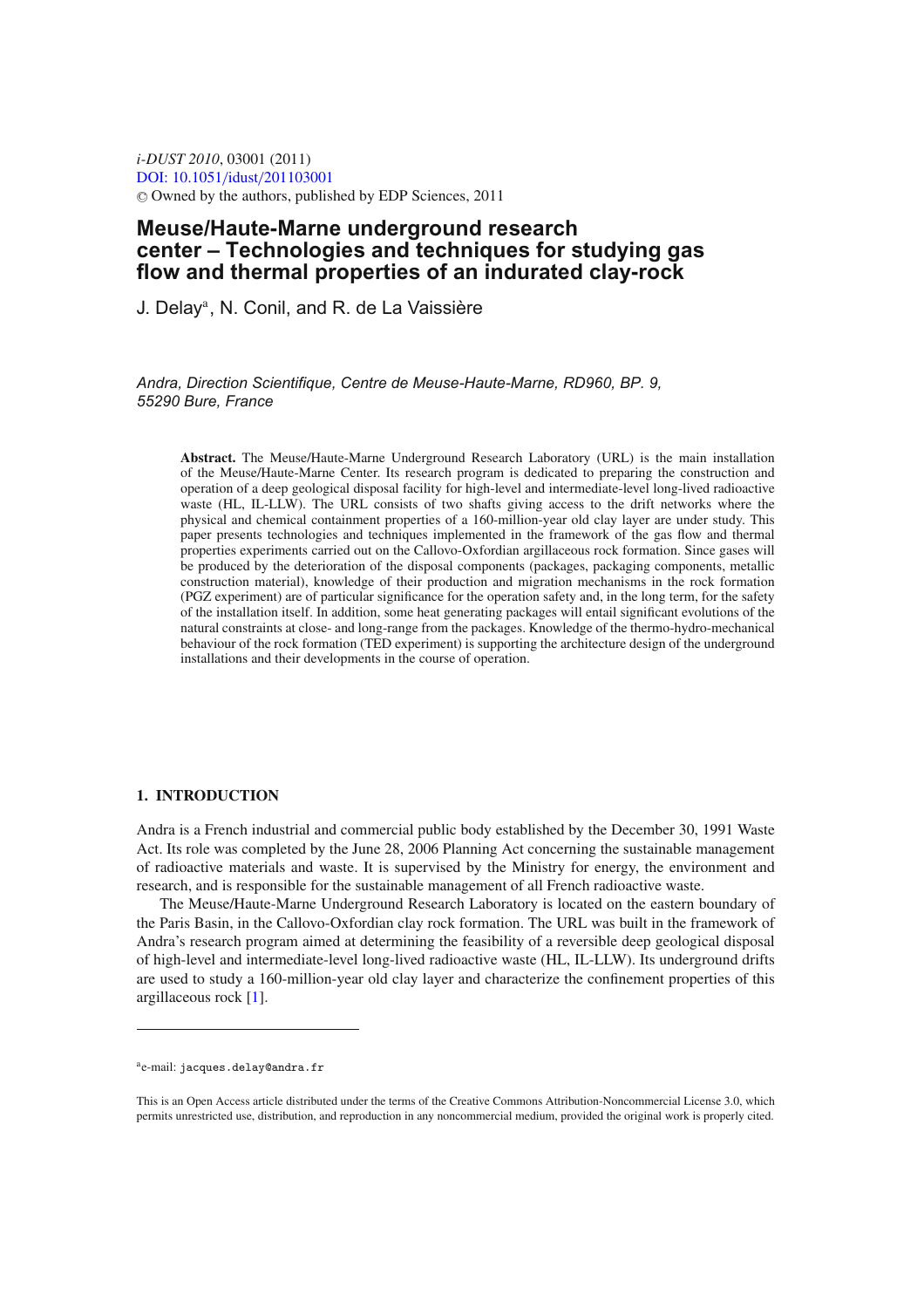### i-DUST 2010

<span id="page-1-0"></span>

**Figure 1.** Lay-out of the underground drifts.

### **2. DESCRIPTION OF THE URL**

The underground installations consist of two shafts and drift networks (Figure [1\)](#page-1-0). The main shaft, 5 m in diameter after lining, gives access to a 445 meter-deep drift network and to the 490 m-deep main drift network. The functionalities of this shaft are as follows:

- Access for the personnel,
- Transportation of the equipment,
- Clearing of the dump material,
- Ventilation system air inlet.

The auxiliary shaft, 4 m in diameter after lining, is also serviced by two elevators of identical size, able to descend below the shaft station to make way for heavy-load or large-bulk carrying machines. The auxiliary shaft acts as an emergency exit. It also ensures the ventilation system air circulation and, to this effect, it comprises at surface level an extraction room and a chimney.

The T-shaped drift network at −445 m is 45 meter-long. This experimental zone has been equipped to monitor the reaction of the rock mass during shaft sinking from −445 m to −465 m. The drifts are between  $17 \text{ m}^2$  and  $20 \text{ m}^2$  in section. The main network of experimental and technical drifts is located at −490 m. In July 2010, this network was 1000 meter-long, out of which 300 meters are dedicated to experiments. The orientation of the scientific drifts has been determined with respect to the in-situ stress field.

# **3. PGZ EXPERIMENT**

#### **3.1 Objectives**

In the conceptual representation of gas flows in clays, it is considered that a mode of transfer, called dilation, exists above the fracturing pressure. This transfer mode (dilation), previously identified in bentonite, is associated with the opening of pathways for localized percolations.

Gas, released by disposal packages and flowing in the rock, is classically described by four mechanisms i) advective-diffusive transport of gas dissolved in the porewater, ii) visco-capillary twophase flow, iii) dilatancy-controlled gas flow and iv) gas transport in macroscopic tensile fractures. An in situ gas experiment in the French Underground Research Laboratory (URL) is dedicated to the observation of these four mechanisms. This experiment called PGZ1 (Perturbation induced by gas) was set-up in summer 2009.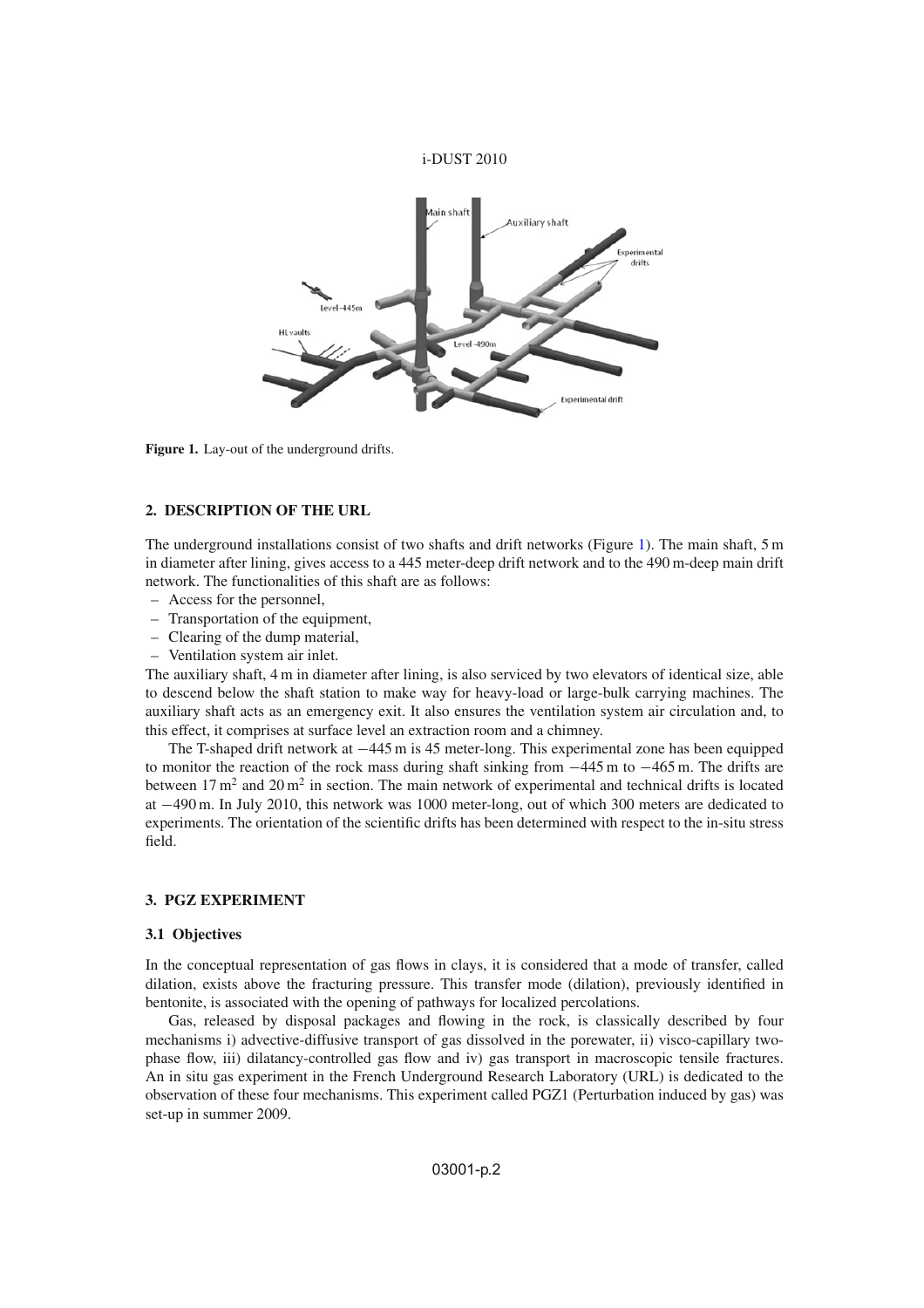J. Delay et al.: Meuse/Haute-Marne underground research center

<span id="page-2-0"></span>

Figure 2. Set up of the PGZ1 experiment.

The aim of a PGZ1 experiment is to use gas-injection tests to characterize gas transfer properties in a formation with the view to confirm the parameters and limits of the traditional biphasic model and provide additional support for describing gas transfer, such as:

- Assessing the pressure at which gas can enter the undisturbed argillaceous rock,
- Assessing the threshold gas pressure above which pathway dilation occurs,
- Positioning this threshold with respect to the fracturing pressure,
- Characterizing the gas generated joint network (reversible or not).

### **3.2 Concept**

#### *3.2.1 Scoping calculation*

The location of the boreholes and intervals were defined by scoping calculations prior to drilling. Numerical models were used to investigate the relevant phenomena associated with two-phase flow, taking into account the coupled HM processes associated with dilation and fracturing. The numerical codes include the two-phase flow simulator TOUGH2 [\[2\]](#page-8-1) and the coupled two-phase geomechanical code GEOSIM (TAURUS Reservoir simulation Ltd.).

### *3.2.2 Experimental set-up*

The experimental layout consists of three boreholes (Figure [2\)](#page-2-0). Two boreholes drilled from GED drift PGZ1201 and PGZ1202, 28.59 meter and 28.28 meter-long respectively, are equipped with a triple packer system to monitor water/gas pressure. They are 1 m distant from one another, parallel and inclined at 35◦ versus horizontal. These boreholes are oriented parallel to the main maximum stress. PGZ1031 (23.27 meter-long), drilled from the GEX drift, is equipped with a multiple magnetic extensometers probe (MagX system®) for observation of the axial deformation. PGZ1031 is also inclined at 48◦ versus horizontal. This borehole crosses vertically above PGZ1201 at a distance of 2.2 meters.

Significant uncertainties remain concerning the predicted orientation of the fracture. Therefore, following the gas-fracturing stage, a final borehole (PGZ1032) designed to measure interstitial pressures, will be drilled to assess the fracture permeability to water and gas.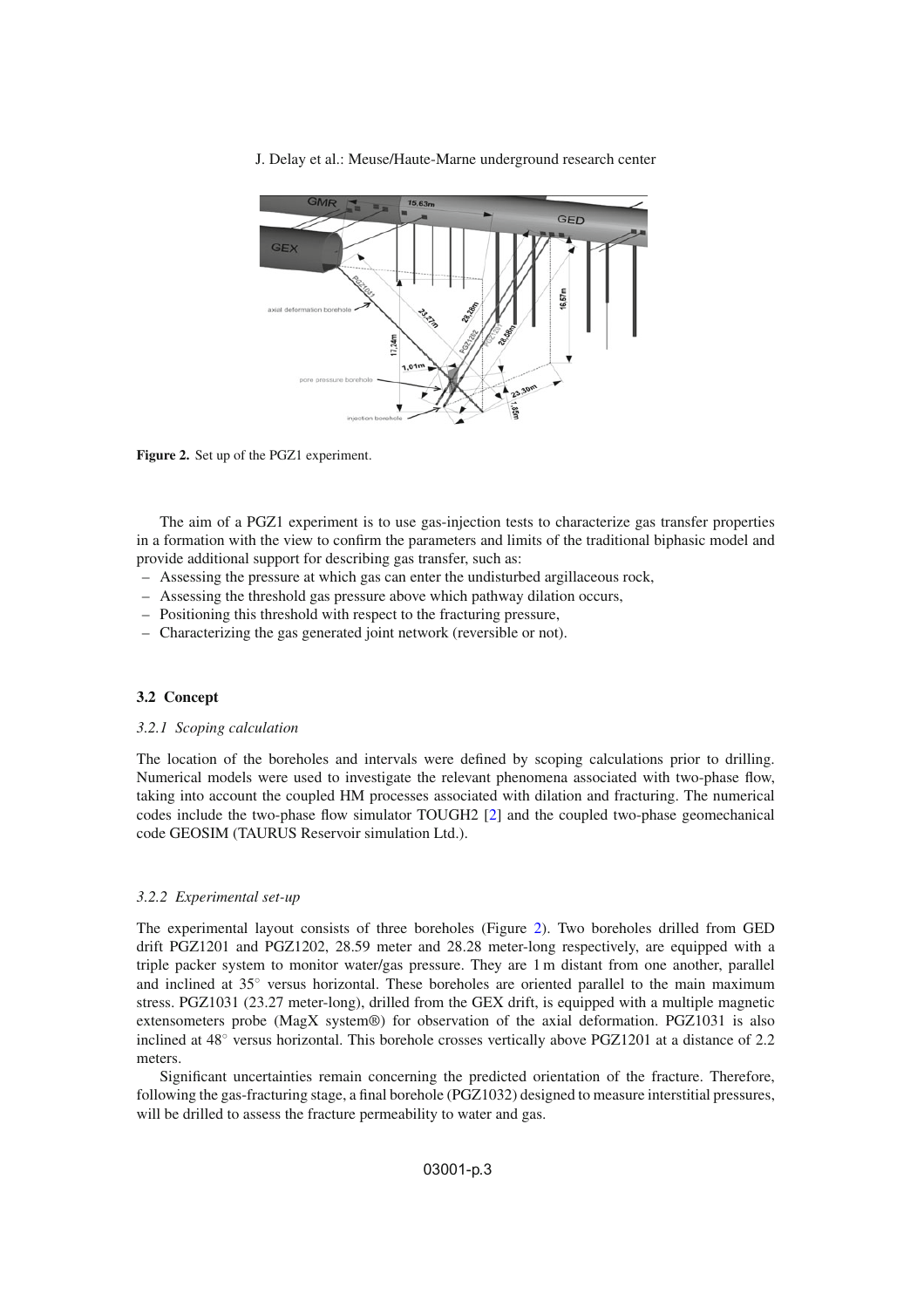

<span id="page-3-0"></span>

**Figure 3.** Monitoring of borehole PGZ1201 measurements.

#### *3.2.3 Tests sequence*

The entire test sequence will take place in interval 2 of PGZ1201. The first test phase (HYDRO1), will comprise a pulse test and a constant pressure test. Following the recovery period, the water will be replaced with gas (nitrogen) at equilibrium conditions (formation pressure). The second test phase (GAS1) will consist of a series of constant gas injection flow rates separated by recovery periods. The maximum gas pressure will remain below fracturing pressure (close to 12.3 MPa), but it should reach dilation conditions. The third test phase (HYDRO2) will be performed at the end of GAS1, after the gas is flushed, again using synthetic water. The aim of HYDRO2 is to identify any possible change in the formation permeability following the gas tests performed under expected dilation conditions (GAS1). The aim of the fourth test phase (GAS2), similar to GAS1, is to create a macroscopic tensile fracture. The detailed test design of GAS2 will depend on the results of GAS1. The created fracture is expected to appear in PGZ1031. A fifth test phase (HYDRO3), also using synthetic water, will be performed at the end of GAS2 to characterize the geometrical and hydraulic properties of the newly created fracture. The whole experiment, from HYDRO1 to HYDRO3, is expected to last about 2 years.

Comparison of the results obtained from HYDRO1 to HYDRO3 will provide information on the evolution of the system induced by gas injection. An additional borehole, PGZ1032, almost parallel to PGZ1031, will be drilled from the GEX drift to reach the gas generated fracture. This borehole will be instrumented by a triple packer system with one test interval located on the fracture. Some gas and hydro tests will be performed in PGZ1201 to evaluate the permeability of the fracture. The subsequent sealing/healing of the fracture will also be investigated.

### *3.2.4 Modeling activities*

Extensive modeling is planned to interpret and analyze all the results obtained from the PGZ1 experiment. To this effect, several groups will be involved in computations in the framework of the FORGE project (Fate of Repository Gases). This European project, initiated in 2009, is specifically designed to address the key research issues associated with the generation and movement of repository gases.

#### **3.3 Measurements**

Figure [3](#page-3-0) shows the flow and pressure of the gas injected in borehole PGZ1201.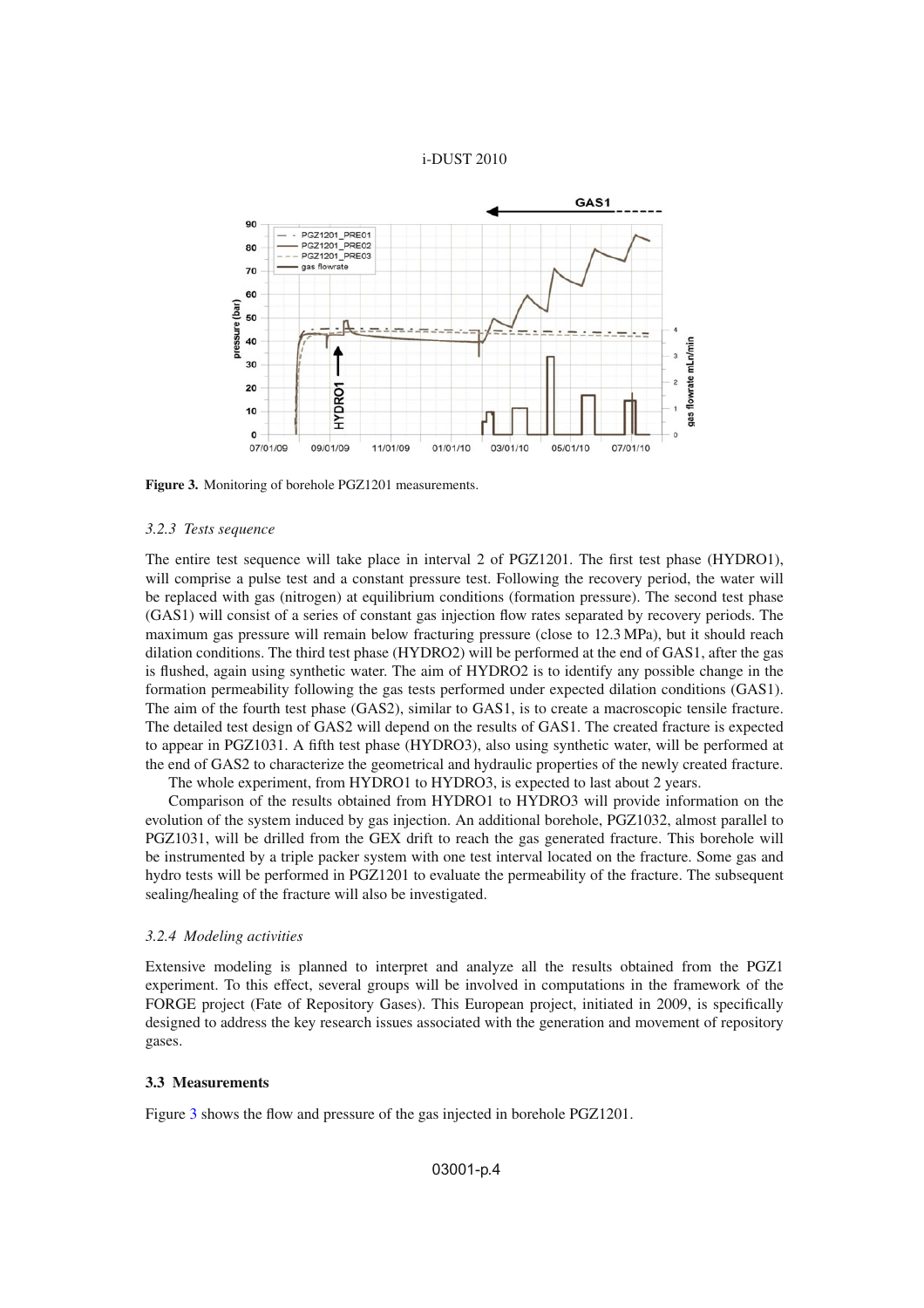<span id="page-4-0"></span>

J. Delay et al.: Meuse/Haute-Marne underground research center

**Figure 4.** Interstitial pressure measured at interval 2 of boreholes PGZ1201 and PGZ1202 (phase GAS1).

The pressures measured in borehole PGZ1201 show a drop in interstitial pressure following a pressure equilibrium phase. This drop is accounted for by the drainage of borehole PGZ1031 passing at a minimum distance of 1.2 m from interval 2 (PGZ1201\_PRE02).

The HYDRO1 hydraulic test phase was carried out in September 2009 in interval 2 of borehole PGZ1201. Both hydraulic tests were interpreted using a composite radial model with a 2.6  $10^{-13}$  m/s permeability value for the external zone, and a 6.4 10−<sup>11</sup> m/s internal permeability value. The discontinuity radius between the internal and external zones is very close to the borehole wall (2 mm). The permeability value of the external zone is consistent with the permeability of the intact rock. These results show that gas injection in this interval will help identify the intact rock. End of January 2010, the water in interval 2 was replaced by gas at an equivalent pressure and phase GAS1 started on 1 February 2010 (Figure [3\)](#page-3-0).

Figure [4](#page-4-0) shows the hydraulic interference observed at the level of interval 2 of borehole PGZ1202, located at about 95 cm from the gas injection interval. On the reverse, on figure [3,](#page-3-0) both intervals adjacent to the PGZ1201 injection interval show no hydraulic interference. These observations indicate that the injected gas gradually penetrates into the rock and does not pass along the borehole via the interfaces.

In interval 2 of PGZ1202 (PGZ1202 PRE02), the last two gas injection steps induced a low response in terms of amplitude with respect to the three first steps, possibly owing to the fact that the two latter flow steps are significantly weaker than the third one (Figure [3\)](#page-3-0). Not to mention the drainage of borehole PGZ1031 and the previous gas injection steps.

# **3.4 Preliminary results**

These first measurements confirm that the gas entry pressure into the intact rock is close to that measured on samples. However, according to the ongoing preliminary analyses, the formation parameters might evolve in the course of phase GAS1. The pressure threshold of the last phase GAS1 step will be 100 bars, i.e, 23 bars below the minimum constraint value.

# **4. TED EXPERIMENT**

# **4.1 Objectives**

TED is a thermal experiment initiated in July 2008 in the URL drifts. This experiment follows a first TER [\[3](#page-8-2)] experiment carried out between 2005 and 2009. Its aim is to confirm and complete the results, and reduce the uncertainties, regarding the THM parameters. This experiment involves three heating probes.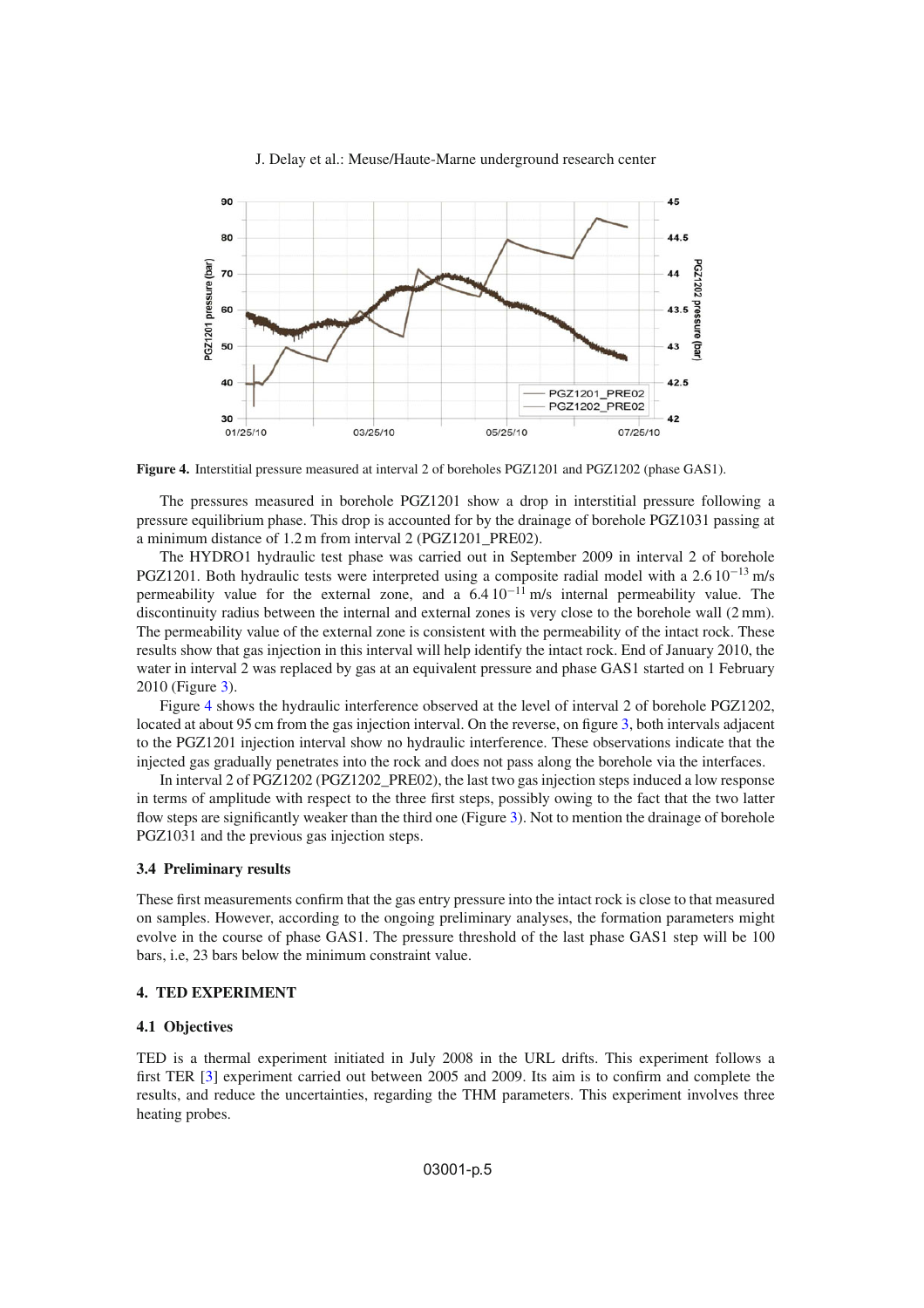### i-DUST 2010

The objectives of this experiment are as follows:

- Determine the thermal properties of the undamaged rock,
- Study the impact of the superimposition of thermal fields in the rock formation and verify the amplitude of the overpressures induced by heat,
- Complete the acquired knowledge on the Thermo-Hydro-Mechanical (THM) behaviour of the argillite and quantify the THM parameters based on in situ tests,
- Verify the relevance of the THM coupling parameters measured on samples,
- Study the possible occurrence mechanisms of a fractured zone in the vicinity of a heated borehole during the thermal phase.

A measurement program on samples and numerical simulations are carried out concurrently to the in situ measurements.

### **4.2 TED experimental design**

The experimental design is based on the feedback of the previous thermal experiment (TER) and the results of the associated thermal and thermo-hydromechanical numerical computations.

- The heated boreholes are lined in order to protect the probe from breakouts.
- The presence of formation water has been noticed in two TER experimental lined boreholes. In order to optimize the quality of the measurements and avoid drainage of the studied zone, all the lined boreholes of the TED experiment are designed to sustain a 5 MPa hydrostatic pressure.
- Several months into the TER experiment, about 30% of the Pt100 type temperature probes were affected (offset, noise, drift). In order to restrict the loss of data, "duplex" sensors (two encapsulated Pt100 sensors in the same packaging) were used in the surrounding boreholes and heated boreholes.
- The analysis and numerical computations carried out following the TER experiment highlighted some discrepancies between the displayed locations of the captors and their behaviour  $[4, 5]$  $[4, 5]$  $[4, 5]$  $[4, 5]$ . This seems to be accounted for by errors in the locations of the sensors in the rock formation. In the case of the TED experiment, the precise location at  $\pm 1$  cm (uncertainty of the topographical measurements) of the set of sensors of each borehole has been measured using a topographical target attached to the laboratory topographical localization system.
- Computations carried out for the TER experiment highlighted the influence of the seasonal temperature variations in the GED drift up to  $7 \text{ m}$  from the wall [\[4](#page-8-3), [5](#page-8-4)]. Accordingly, the heating probes of the TED experiment were placed 12 m from the drift wall. In addition, sensors were placed at the surface of drift GED, 30 cm from the drift wall, at the level of the TED experiment, in order to measure accurately the seasonal temperature variations.

To characterize the hydraulic damage caused by heating, permeability measurements were carried out in the pressure boreholes before heating. Additional measurements will be carried out before each heating step and after the experiment is completed.

### **4.3 Concept of the TED experiment**

The TED experiment involves:

- 3 heated boreholes,
- 12 interstitial pressure measurement boreholes,
- 9 temperature measurement boreholes (Figure [5\)](#page-6-0),
- 2 deformation measurement boreholes,
- 8 wall temperature sensors.

Two types of instrumentation are used for pressure measurements: monopackers and multipackers. Both multipackers are located in order to measure the pressure gradient between the drift wall and a distance of 20 m, in a zone non-impacted by heating. Practically all the monopackers are located in order to measure the pressure 14 m from the drift wall in zones parallel to the heating probes, ranging between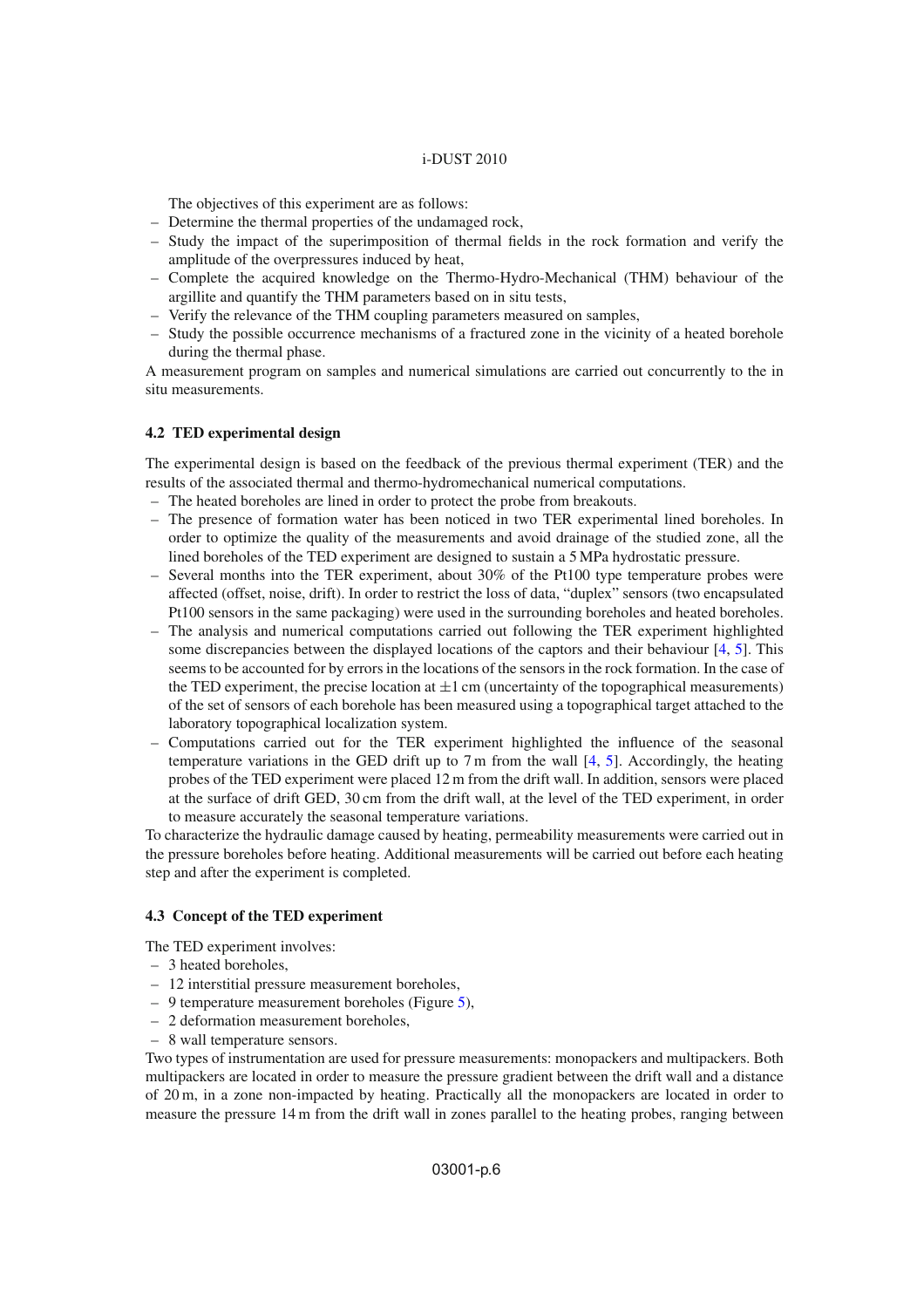<span id="page-6-0"></span>J. Delay et al.: Meuse/Haute-Marne underground research center



**Figure 5.** Locations of the temperature boreholes.

10 cm and several meters. In addition, two boreholes equipped with monopackers are used to measure pressure at 10.5 m and 20 m distance from the drift wall in the heated zone.

Each peripheral temperature borehole comprises, on average, 10 Pt100 probes.

Design calculations have shown that, once the three probes were in operation, a thermal pressure of about 600W had to be applied to obtain a temperature close to 90◦C at the tube wall. Two 4-months intermediate steps will be applied at 25% and 50%, i.e., 150 W and 300 W, respectively, prior to the final thermal load. Heating has started with the central heating probe, after a year, the same thermal load will be applied to the two peripheral heating probes.

# **4.4 Preliminary results**

The two first heating steps, at 150 W and 300 W, started in the central heated borehole on 25 January 2010 and 25 May 2010, respectively.

In all, 3 measurement sections are located on the heated area (S1, S2 and S3) between 12 m and 16 m from the drift wall, and 5 sections on the non-heated area between 0 and 12 m. Measurements, recorded since the installation of the probe on four sections of the heated borehole, are shown in Figure [6.](#page-7-0)

Temperatures have been recorded continuously in the heated boreholes and peripheral boreholes.

Figure [7](#page-7-1) shows the evolution of temperatures in a borehole 130 cm from the de heating probe. For both steps, the beginning of each heating phase is clearly visible.

At the present stage of the experiment, these measurements are consistent with the predictive calculations. These calculations were carried out with the thermal parameters based on the results of the TER experiment:

$$
\lambda_{//} = 2 \text{ W/m/K}
$$

$$
\lambda_{\perp} = 1,3 \text{ W/m/K}
$$

$$
\rho = 2390 \text{ kg/m}^3
$$

$$
\text{C}_p = 1005 \text{ J/kg/K}.
$$

Shortly, when the two other heating probes are in operation, it will be possible to assess the influence of the superimposition of the thermal fields on the pressures and temperatures of the rock formation.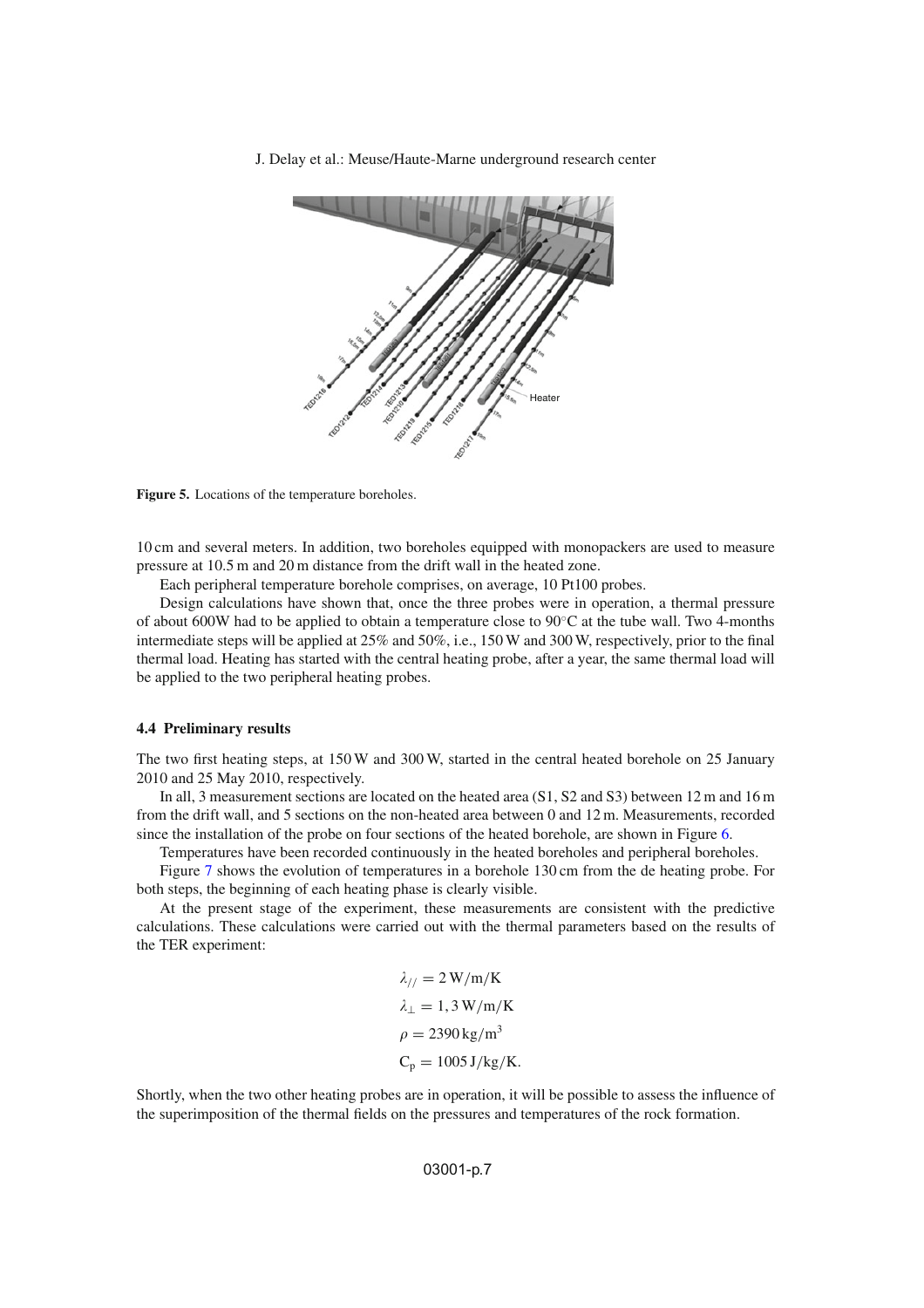

<span id="page-7-0"></span>

<span id="page-7-1"></span>**Figure 6.** Evolution of the temperatures in the heated borehole TED1201.



**Figure 7.** Evolution of the temperatures in borehole TED1213.

### **5. CONCLUSION**

The main achievements of the studies and works carried out so far in the Meuse/Haute-Marne URL are the detailed characterization of the confining properties of the Callovo-Oxfordian argillaceous rocks and the understanding of the behaviour of the various disposal elements, with more specifically, the fractured zones occurrence mechanisms and means for limiting their hydraulic effect.

The new law on the management of radioactive waste  $(28<sup>th</sup>$  June 2006) opened a new ten-year research period with the view to establishing the authorization and construction of a disposal facility [\[6\]](#page-8-5).

Future works fall under a scientific program aimed at providing the scientific elements supporting the choice of design options for the disposal facility and dedicated to the understanding of specific issues (gas, thermal hydro-couplings)

The scientific program consists of:

- New experiments on the physicochemical interactions of the disposal materials (glass, iron, concrete, bentonite).
- New experiments on the circulation of gases in the geological formation, and thermo-hydromechanical experiments.